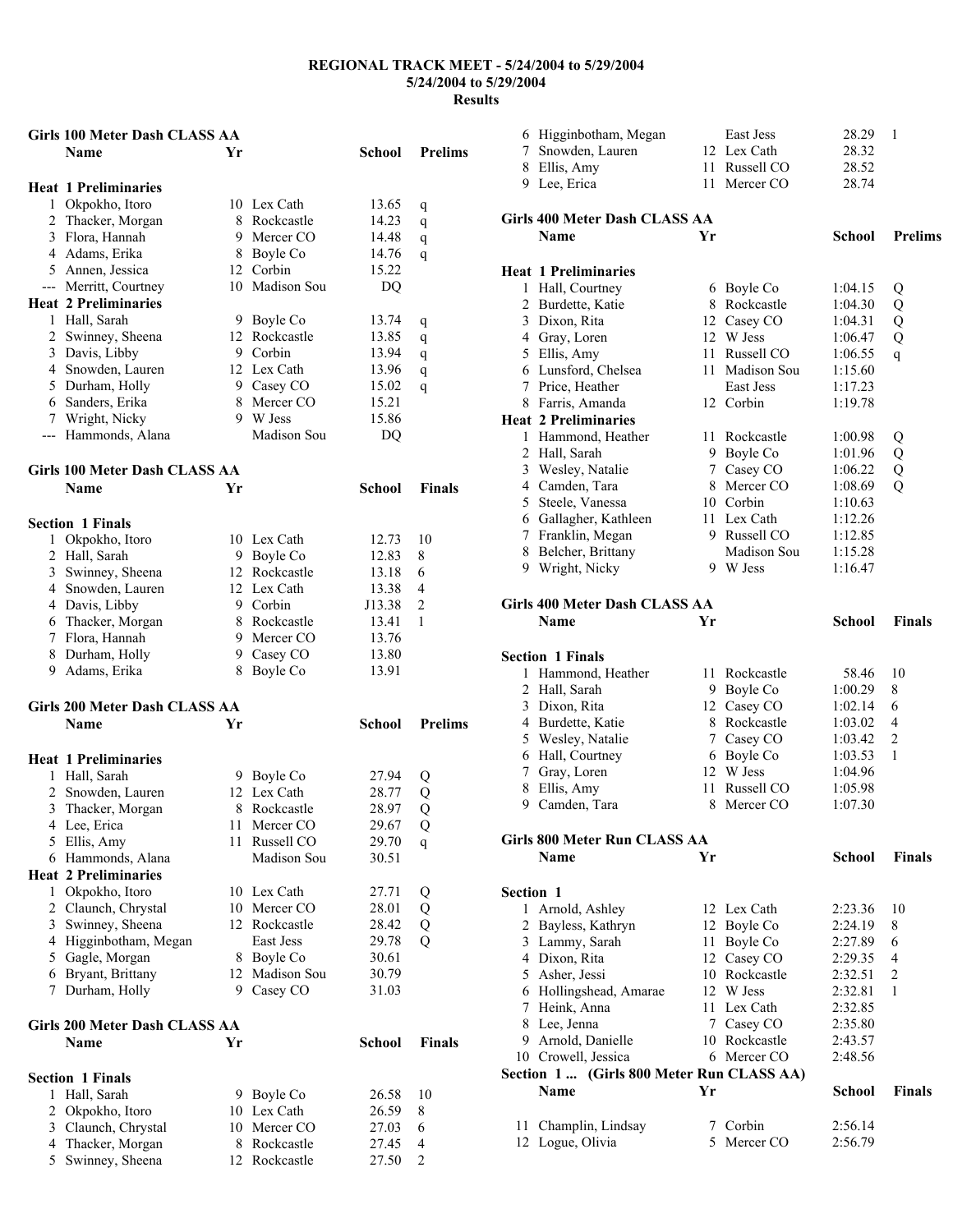| <b>Name</b><br>Yr<br>School<br><b>Finals</b><br><b>Section 1</b><br>1 Arnold, Ashley<br>12 Lex Cath<br>5:12.08<br>10<br>2 Hayes, Kayla<br>10 Rockcastle<br>8<br>5:40.81<br>3 Piper, Abby<br>Boyle Co<br>11<br>5:41.00<br>6<br>4 Asher, Jessi<br>10 Rockcastle<br>4<br>5:47.93<br>5 Boitnott, Lindsey<br>9 Boyle Co<br>2<br>5:50.16<br>6 Heink, Jeanna<br>11 Lex Cath<br>1<br>5:57.72<br>7 Tyler, Amber<br>7 Mercer CO<br>6:04.93<br>8 Cowan, Rae<br>7 Casey CO<br>6:06.36<br>8 Mercer CO<br>9 Crowell, Loran<br>6:07.89<br>10 Dollins, Laura<br>Madison Sou<br>6:12.96<br>11 Martin, Kelsey<br>Madison Sou<br>6:51.33<br>12 King, Kayla<br>10 W Jess<br>7:05.33<br>13 Smiddy, Cassie<br>Corbin<br>5<br>7:33.94<br>Girls 3200 Meter Run CLASS AA<br><b>Name</b><br>Yr<br>School<br><b>Finals</b><br><b>Section 1</b><br>Arnold, Ashley<br>13:23:18.80<br>12 Lex Cath<br>10<br>1<br>2 Piper, Abby<br>11 Boyle Co<br>13:24:29.67<br>8<br>3 Jameson, Kelly<br>10 Boyle Co<br>13:24:33.27<br>6<br>4 Hayes, Kayla<br>10 Rockcastle<br>13:24:50.36<br>4<br>5 Hunter, Michaela<br>3 Rockcastle<br>13:25:08.87<br>2<br>6 Crowell, Loran<br>8 Mercer CO<br>13:25:09.73<br>1<br>7 Dollins, Laura<br>Madison Sou 13:25:43.06<br>9 W Jess<br>8 Hollingshead, Kharri<br>13:26:04.20<br>9 Tyler, Amber<br>7 Mercer CO<br>13:26:04.61<br>10 McLetchie, Shawna<br>9 Lex Cath<br>13:26:12.97<br>11 Martin, Kelsey<br>Madison Sou 13:27:10.84<br>12 Smiddy, Cassie<br>5 Corbin<br>13:29:11.27<br><b>Girls 100 Meter Hurdles CLASS AA</b><br><b>Prelims</b><br><b>Name</b><br>Yг<br>School<br><b>Heat 1 Preliminaries</b><br>11 Russell CO<br>Ellis, Amy<br>1<br>17.97<br>q<br>Madison Sou<br>2 Kennedy, Carmen<br>9<br>18.78<br>q<br>3 Gash, Stacey<br>11<br>Mercer CO<br>19.19<br>q<br>4 Foltz, Chelsa<br>10<br>Corbin<br>20.22<br>q<br>5 Weddle, Kara<br>8<br>Casey CO<br>20.86<br>6 Crist, Beth<br>7<br>W Jess<br>23.36<br>9<br>Boyle Co<br>--- Smith, Lauren<br>FS<br><b>Heat 2 Preliminaries</b><br>1 Patterson, Beth<br>12 Casey CO<br>18.21<br>q<br>2 Turner, Mandy<br>Mercer CO<br>11<br>19.77<br>q<br>3 Cartner, Janelle<br>9<br>W Jess<br>19.92<br>q<br>4 McKinney, Sarah<br>Rockcastle<br>7<br>20.05<br>q<br>5 McQuerry, Jessica<br>11 Boyle Co<br>20.67<br>q<br>Girls 100 Meter Hurdles CLASS AA<br>Yr<br><b>School</b><br><b>Finals</b><br>Name<br><b>Section 1 Finals</b><br>Patterson, Beth<br>12<br>Casey CO<br>16.25<br>10<br>1<br>Russell CO<br>2 Ellis, Amy<br>11<br>8<br>16.97<br>3 McKinney, Sarah<br>7<br>Rockcastle<br>6<br>17.86<br>4 Kennedy, Carmen<br>Madison Sou<br>9<br>18.28<br>4<br>11 | Girls 1600 Meter Run CLASS AA |           |       |   |
|----------------------------------------------------------------------------------------------------------------------------------------------------------------------------------------------------------------------------------------------------------------------------------------------------------------------------------------------------------------------------------------------------------------------------------------------------------------------------------------------------------------------------------------------------------------------------------------------------------------------------------------------------------------------------------------------------------------------------------------------------------------------------------------------------------------------------------------------------------------------------------------------------------------------------------------------------------------------------------------------------------------------------------------------------------------------------------------------------------------------------------------------------------------------------------------------------------------------------------------------------------------------------------------------------------------------------------------------------------------------------------------------------------------------------------------------------------------------------------------------------------------------------------------------------------------------------------------------------------------------------------------------------------------------------------------------------------------------------------------------------------------------------------------------------------------------------------------------------------------------------------------------------------------------------------------------------------------------------------------------------------------------------------------------------------------------------------------------------------------------------------------------------------------------------------------------------------------------------------------------------------------------------------------------------------------------------------------------------------------------------------------------------------------------------------------------------------------------------------------------------------------------------------------------------------------------------------------------------|-------------------------------|-----------|-------|---|
|                                                                                                                                                                                                                                                                                                                                                                                                                                                                                                                                                                                                                                                                                                                                                                                                                                                                                                                                                                                                                                                                                                                                                                                                                                                                                                                                                                                                                                                                                                                                                                                                                                                                                                                                                                                                                                                                                                                                                                                                                                                                                                                                                                                                                                                                                                                                                                                                                                                                                                                                                                                                    |                               |           |       |   |
|                                                                                                                                                                                                                                                                                                                                                                                                                                                                                                                                                                                                                                                                                                                                                                                                                                                                                                                                                                                                                                                                                                                                                                                                                                                                                                                                                                                                                                                                                                                                                                                                                                                                                                                                                                                                                                                                                                                                                                                                                                                                                                                                                                                                                                                                                                                                                                                                                                                                                                                                                                                                    |                               |           |       |   |
|                                                                                                                                                                                                                                                                                                                                                                                                                                                                                                                                                                                                                                                                                                                                                                                                                                                                                                                                                                                                                                                                                                                                                                                                                                                                                                                                                                                                                                                                                                                                                                                                                                                                                                                                                                                                                                                                                                                                                                                                                                                                                                                                                                                                                                                                                                                                                                                                                                                                                                                                                                                                    |                               |           |       |   |
|                                                                                                                                                                                                                                                                                                                                                                                                                                                                                                                                                                                                                                                                                                                                                                                                                                                                                                                                                                                                                                                                                                                                                                                                                                                                                                                                                                                                                                                                                                                                                                                                                                                                                                                                                                                                                                                                                                                                                                                                                                                                                                                                                                                                                                                                                                                                                                                                                                                                                                                                                                                                    |                               |           |       |   |
|                                                                                                                                                                                                                                                                                                                                                                                                                                                                                                                                                                                                                                                                                                                                                                                                                                                                                                                                                                                                                                                                                                                                                                                                                                                                                                                                                                                                                                                                                                                                                                                                                                                                                                                                                                                                                                                                                                                                                                                                                                                                                                                                                                                                                                                                                                                                                                                                                                                                                                                                                                                                    |                               |           |       |   |
|                                                                                                                                                                                                                                                                                                                                                                                                                                                                                                                                                                                                                                                                                                                                                                                                                                                                                                                                                                                                                                                                                                                                                                                                                                                                                                                                                                                                                                                                                                                                                                                                                                                                                                                                                                                                                                                                                                                                                                                                                                                                                                                                                                                                                                                                                                                                                                                                                                                                                                                                                                                                    |                               |           |       |   |
|                                                                                                                                                                                                                                                                                                                                                                                                                                                                                                                                                                                                                                                                                                                                                                                                                                                                                                                                                                                                                                                                                                                                                                                                                                                                                                                                                                                                                                                                                                                                                                                                                                                                                                                                                                                                                                                                                                                                                                                                                                                                                                                                                                                                                                                                                                                                                                                                                                                                                                                                                                                                    |                               |           |       |   |
|                                                                                                                                                                                                                                                                                                                                                                                                                                                                                                                                                                                                                                                                                                                                                                                                                                                                                                                                                                                                                                                                                                                                                                                                                                                                                                                                                                                                                                                                                                                                                                                                                                                                                                                                                                                                                                                                                                                                                                                                                                                                                                                                                                                                                                                                                                                                                                                                                                                                                                                                                                                                    |                               |           |       |   |
|                                                                                                                                                                                                                                                                                                                                                                                                                                                                                                                                                                                                                                                                                                                                                                                                                                                                                                                                                                                                                                                                                                                                                                                                                                                                                                                                                                                                                                                                                                                                                                                                                                                                                                                                                                                                                                                                                                                                                                                                                                                                                                                                                                                                                                                                                                                                                                                                                                                                                                                                                                                                    |                               |           |       |   |
|                                                                                                                                                                                                                                                                                                                                                                                                                                                                                                                                                                                                                                                                                                                                                                                                                                                                                                                                                                                                                                                                                                                                                                                                                                                                                                                                                                                                                                                                                                                                                                                                                                                                                                                                                                                                                                                                                                                                                                                                                                                                                                                                                                                                                                                                                                                                                                                                                                                                                                                                                                                                    |                               |           |       |   |
|                                                                                                                                                                                                                                                                                                                                                                                                                                                                                                                                                                                                                                                                                                                                                                                                                                                                                                                                                                                                                                                                                                                                                                                                                                                                                                                                                                                                                                                                                                                                                                                                                                                                                                                                                                                                                                                                                                                                                                                                                                                                                                                                                                                                                                                                                                                                                                                                                                                                                                                                                                                                    |                               |           |       |   |
|                                                                                                                                                                                                                                                                                                                                                                                                                                                                                                                                                                                                                                                                                                                                                                                                                                                                                                                                                                                                                                                                                                                                                                                                                                                                                                                                                                                                                                                                                                                                                                                                                                                                                                                                                                                                                                                                                                                                                                                                                                                                                                                                                                                                                                                                                                                                                                                                                                                                                                                                                                                                    |                               |           |       |   |
|                                                                                                                                                                                                                                                                                                                                                                                                                                                                                                                                                                                                                                                                                                                                                                                                                                                                                                                                                                                                                                                                                                                                                                                                                                                                                                                                                                                                                                                                                                                                                                                                                                                                                                                                                                                                                                                                                                                                                                                                                                                                                                                                                                                                                                                                                                                                                                                                                                                                                                                                                                                                    |                               |           |       |   |
|                                                                                                                                                                                                                                                                                                                                                                                                                                                                                                                                                                                                                                                                                                                                                                                                                                                                                                                                                                                                                                                                                                                                                                                                                                                                                                                                                                                                                                                                                                                                                                                                                                                                                                                                                                                                                                                                                                                                                                                                                                                                                                                                                                                                                                                                                                                                                                                                                                                                                                                                                                                                    |                               |           |       |   |
|                                                                                                                                                                                                                                                                                                                                                                                                                                                                                                                                                                                                                                                                                                                                                                                                                                                                                                                                                                                                                                                                                                                                                                                                                                                                                                                                                                                                                                                                                                                                                                                                                                                                                                                                                                                                                                                                                                                                                                                                                                                                                                                                                                                                                                                                                                                                                                                                                                                                                                                                                                                                    |                               |           |       |   |
|                                                                                                                                                                                                                                                                                                                                                                                                                                                                                                                                                                                                                                                                                                                                                                                                                                                                                                                                                                                                                                                                                                                                                                                                                                                                                                                                                                                                                                                                                                                                                                                                                                                                                                                                                                                                                                                                                                                                                                                                                                                                                                                                                                                                                                                                                                                                                                                                                                                                                                                                                                                                    |                               |           |       |   |
|                                                                                                                                                                                                                                                                                                                                                                                                                                                                                                                                                                                                                                                                                                                                                                                                                                                                                                                                                                                                                                                                                                                                                                                                                                                                                                                                                                                                                                                                                                                                                                                                                                                                                                                                                                                                                                                                                                                                                                                                                                                                                                                                                                                                                                                                                                                                                                                                                                                                                                                                                                                                    |                               |           |       |   |
|                                                                                                                                                                                                                                                                                                                                                                                                                                                                                                                                                                                                                                                                                                                                                                                                                                                                                                                                                                                                                                                                                                                                                                                                                                                                                                                                                                                                                                                                                                                                                                                                                                                                                                                                                                                                                                                                                                                                                                                                                                                                                                                                                                                                                                                                                                                                                                                                                                                                                                                                                                                                    |                               |           |       |   |
|                                                                                                                                                                                                                                                                                                                                                                                                                                                                                                                                                                                                                                                                                                                                                                                                                                                                                                                                                                                                                                                                                                                                                                                                                                                                                                                                                                                                                                                                                                                                                                                                                                                                                                                                                                                                                                                                                                                                                                                                                                                                                                                                                                                                                                                                                                                                                                                                                                                                                                                                                                                                    |                               |           |       |   |
|                                                                                                                                                                                                                                                                                                                                                                                                                                                                                                                                                                                                                                                                                                                                                                                                                                                                                                                                                                                                                                                                                                                                                                                                                                                                                                                                                                                                                                                                                                                                                                                                                                                                                                                                                                                                                                                                                                                                                                                                                                                                                                                                                                                                                                                                                                                                                                                                                                                                                                                                                                                                    |                               |           |       |   |
|                                                                                                                                                                                                                                                                                                                                                                                                                                                                                                                                                                                                                                                                                                                                                                                                                                                                                                                                                                                                                                                                                                                                                                                                                                                                                                                                                                                                                                                                                                                                                                                                                                                                                                                                                                                                                                                                                                                                                                                                                                                                                                                                                                                                                                                                                                                                                                                                                                                                                                                                                                                                    |                               |           |       |   |
|                                                                                                                                                                                                                                                                                                                                                                                                                                                                                                                                                                                                                                                                                                                                                                                                                                                                                                                                                                                                                                                                                                                                                                                                                                                                                                                                                                                                                                                                                                                                                                                                                                                                                                                                                                                                                                                                                                                                                                                                                                                                                                                                                                                                                                                                                                                                                                                                                                                                                                                                                                                                    |                               |           |       |   |
|                                                                                                                                                                                                                                                                                                                                                                                                                                                                                                                                                                                                                                                                                                                                                                                                                                                                                                                                                                                                                                                                                                                                                                                                                                                                                                                                                                                                                                                                                                                                                                                                                                                                                                                                                                                                                                                                                                                                                                                                                                                                                                                                                                                                                                                                                                                                                                                                                                                                                                                                                                                                    |                               |           |       |   |
|                                                                                                                                                                                                                                                                                                                                                                                                                                                                                                                                                                                                                                                                                                                                                                                                                                                                                                                                                                                                                                                                                                                                                                                                                                                                                                                                                                                                                                                                                                                                                                                                                                                                                                                                                                                                                                                                                                                                                                                                                                                                                                                                                                                                                                                                                                                                                                                                                                                                                                                                                                                                    |                               |           |       |   |
|                                                                                                                                                                                                                                                                                                                                                                                                                                                                                                                                                                                                                                                                                                                                                                                                                                                                                                                                                                                                                                                                                                                                                                                                                                                                                                                                                                                                                                                                                                                                                                                                                                                                                                                                                                                                                                                                                                                                                                                                                                                                                                                                                                                                                                                                                                                                                                                                                                                                                                                                                                                                    |                               |           |       |   |
|                                                                                                                                                                                                                                                                                                                                                                                                                                                                                                                                                                                                                                                                                                                                                                                                                                                                                                                                                                                                                                                                                                                                                                                                                                                                                                                                                                                                                                                                                                                                                                                                                                                                                                                                                                                                                                                                                                                                                                                                                                                                                                                                                                                                                                                                                                                                                                                                                                                                                                                                                                                                    |                               |           |       |   |
|                                                                                                                                                                                                                                                                                                                                                                                                                                                                                                                                                                                                                                                                                                                                                                                                                                                                                                                                                                                                                                                                                                                                                                                                                                                                                                                                                                                                                                                                                                                                                                                                                                                                                                                                                                                                                                                                                                                                                                                                                                                                                                                                                                                                                                                                                                                                                                                                                                                                                                                                                                                                    |                               |           |       |   |
|                                                                                                                                                                                                                                                                                                                                                                                                                                                                                                                                                                                                                                                                                                                                                                                                                                                                                                                                                                                                                                                                                                                                                                                                                                                                                                                                                                                                                                                                                                                                                                                                                                                                                                                                                                                                                                                                                                                                                                                                                                                                                                                                                                                                                                                                                                                                                                                                                                                                                                                                                                                                    |                               |           |       |   |
|                                                                                                                                                                                                                                                                                                                                                                                                                                                                                                                                                                                                                                                                                                                                                                                                                                                                                                                                                                                                                                                                                                                                                                                                                                                                                                                                                                                                                                                                                                                                                                                                                                                                                                                                                                                                                                                                                                                                                                                                                                                                                                                                                                                                                                                                                                                                                                                                                                                                                                                                                                                                    |                               |           |       |   |
|                                                                                                                                                                                                                                                                                                                                                                                                                                                                                                                                                                                                                                                                                                                                                                                                                                                                                                                                                                                                                                                                                                                                                                                                                                                                                                                                                                                                                                                                                                                                                                                                                                                                                                                                                                                                                                                                                                                                                                                                                                                                                                                                                                                                                                                                                                                                                                                                                                                                                                                                                                                                    |                               |           |       |   |
|                                                                                                                                                                                                                                                                                                                                                                                                                                                                                                                                                                                                                                                                                                                                                                                                                                                                                                                                                                                                                                                                                                                                                                                                                                                                                                                                                                                                                                                                                                                                                                                                                                                                                                                                                                                                                                                                                                                                                                                                                                                                                                                                                                                                                                                                                                                                                                                                                                                                                                                                                                                                    |                               |           |       |   |
|                                                                                                                                                                                                                                                                                                                                                                                                                                                                                                                                                                                                                                                                                                                                                                                                                                                                                                                                                                                                                                                                                                                                                                                                                                                                                                                                                                                                                                                                                                                                                                                                                                                                                                                                                                                                                                                                                                                                                                                                                                                                                                                                                                                                                                                                                                                                                                                                                                                                                                                                                                                                    |                               |           |       |   |
|                                                                                                                                                                                                                                                                                                                                                                                                                                                                                                                                                                                                                                                                                                                                                                                                                                                                                                                                                                                                                                                                                                                                                                                                                                                                                                                                                                                                                                                                                                                                                                                                                                                                                                                                                                                                                                                                                                                                                                                                                                                                                                                                                                                                                                                                                                                                                                                                                                                                                                                                                                                                    |                               |           |       |   |
|                                                                                                                                                                                                                                                                                                                                                                                                                                                                                                                                                                                                                                                                                                                                                                                                                                                                                                                                                                                                                                                                                                                                                                                                                                                                                                                                                                                                                                                                                                                                                                                                                                                                                                                                                                                                                                                                                                                                                                                                                                                                                                                                                                                                                                                                                                                                                                                                                                                                                                                                                                                                    |                               |           |       |   |
|                                                                                                                                                                                                                                                                                                                                                                                                                                                                                                                                                                                                                                                                                                                                                                                                                                                                                                                                                                                                                                                                                                                                                                                                                                                                                                                                                                                                                                                                                                                                                                                                                                                                                                                                                                                                                                                                                                                                                                                                                                                                                                                                                                                                                                                                                                                                                                                                                                                                                                                                                                                                    |                               |           |       |   |
|                                                                                                                                                                                                                                                                                                                                                                                                                                                                                                                                                                                                                                                                                                                                                                                                                                                                                                                                                                                                                                                                                                                                                                                                                                                                                                                                                                                                                                                                                                                                                                                                                                                                                                                                                                                                                                                                                                                                                                                                                                                                                                                                                                                                                                                                                                                                                                                                                                                                                                                                                                                                    |                               |           |       |   |
|                                                                                                                                                                                                                                                                                                                                                                                                                                                                                                                                                                                                                                                                                                                                                                                                                                                                                                                                                                                                                                                                                                                                                                                                                                                                                                                                                                                                                                                                                                                                                                                                                                                                                                                                                                                                                                                                                                                                                                                                                                                                                                                                                                                                                                                                                                                                                                                                                                                                                                                                                                                                    |                               |           |       |   |
|                                                                                                                                                                                                                                                                                                                                                                                                                                                                                                                                                                                                                                                                                                                                                                                                                                                                                                                                                                                                                                                                                                                                                                                                                                                                                                                                                                                                                                                                                                                                                                                                                                                                                                                                                                                                                                                                                                                                                                                                                                                                                                                                                                                                                                                                                                                                                                                                                                                                                                                                                                                                    |                               |           |       |   |
|                                                                                                                                                                                                                                                                                                                                                                                                                                                                                                                                                                                                                                                                                                                                                                                                                                                                                                                                                                                                                                                                                                                                                                                                                                                                                                                                                                                                                                                                                                                                                                                                                                                                                                                                                                                                                                                                                                                                                                                                                                                                                                                                                                                                                                                                                                                                                                                                                                                                                                                                                                                                    |                               |           |       |   |
|                                                                                                                                                                                                                                                                                                                                                                                                                                                                                                                                                                                                                                                                                                                                                                                                                                                                                                                                                                                                                                                                                                                                                                                                                                                                                                                                                                                                                                                                                                                                                                                                                                                                                                                                                                                                                                                                                                                                                                                                                                                                                                                                                                                                                                                                                                                                                                                                                                                                                                                                                                                                    |                               |           |       |   |
|                                                                                                                                                                                                                                                                                                                                                                                                                                                                                                                                                                                                                                                                                                                                                                                                                                                                                                                                                                                                                                                                                                                                                                                                                                                                                                                                                                                                                                                                                                                                                                                                                                                                                                                                                                                                                                                                                                                                                                                                                                                                                                                                                                                                                                                                                                                                                                                                                                                                                                                                                                                                    |                               |           |       |   |
|                                                                                                                                                                                                                                                                                                                                                                                                                                                                                                                                                                                                                                                                                                                                                                                                                                                                                                                                                                                                                                                                                                                                                                                                                                                                                                                                                                                                                                                                                                                                                                                                                                                                                                                                                                                                                                                                                                                                                                                                                                                                                                                                                                                                                                                                                                                                                                                                                                                                                                                                                                                                    |                               |           |       |   |
|                                                                                                                                                                                                                                                                                                                                                                                                                                                                                                                                                                                                                                                                                                                                                                                                                                                                                                                                                                                                                                                                                                                                                                                                                                                                                                                                                                                                                                                                                                                                                                                                                                                                                                                                                                                                                                                                                                                                                                                                                                                                                                                                                                                                                                                                                                                                                                                                                                                                                                                                                                                                    |                               |           |       |   |
|                                                                                                                                                                                                                                                                                                                                                                                                                                                                                                                                                                                                                                                                                                                                                                                                                                                                                                                                                                                                                                                                                                                                                                                                                                                                                                                                                                                                                                                                                                                                                                                                                                                                                                                                                                                                                                                                                                                                                                                                                                                                                                                                                                                                                                                                                                                                                                                                                                                                                                                                                                                                    |                               |           |       |   |
|                                                                                                                                                                                                                                                                                                                                                                                                                                                                                                                                                                                                                                                                                                                                                                                                                                                                                                                                                                                                                                                                                                                                                                                                                                                                                                                                                                                                                                                                                                                                                                                                                                                                                                                                                                                                                                                                                                                                                                                                                                                                                                                                                                                                                                                                                                                                                                                                                                                                                                                                                                                                    |                               |           |       |   |
|                                                                                                                                                                                                                                                                                                                                                                                                                                                                                                                                                                                                                                                                                                                                                                                                                                                                                                                                                                                                                                                                                                                                                                                                                                                                                                                                                                                                                                                                                                                                                                                                                                                                                                                                                                                                                                                                                                                                                                                                                                                                                                                                                                                                                                                                                                                                                                                                                                                                                                                                                                                                    |                               |           |       |   |
|                                                                                                                                                                                                                                                                                                                                                                                                                                                                                                                                                                                                                                                                                                                                                                                                                                                                                                                                                                                                                                                                                                                                                                                                                                                                                                                                                                                                                                                                                                                                                                                                                                                                                                                                                                                                                                                                                                                                                                                                                                                                                                                                                                                                                                                                                                                                                                                                                                                                                                                                                                                                    |                               |           |       |   |
|                                                                                                                                                                                                                                                                                                                                                                                                                                                                                                                                                                                                                                                                                                                                                                                                                                                                                                                                                                                                                                                                                                                                                                                                                                                                                                                                                                                                                                                                                                                                                                                                                                                                                                                                                                                                                                                                                                                                                                                                                                                                                                                                                                                                                                                                                                                                                                                                                                                                                                                                                                                                    |                               |           |       |   |
|                                                                                                                                                                                                                                                                                                                                                                                                                                                                                                                                                                                                                                                                                                                                                                                                                                                                                                                                                                                                                                                                                                                                                                                                                                                                                                                                                                                                                                                                                                                                                                                                                                                                                                                                                                                                                                                                                                                                                                                                                                                                                                                                                                                                                                                                                                                                                                                                                                                                                                                                                                                                    |                               |           |       |   |
|                                                                                                                                                                                                                                                                                                                                                                                                                                                                                                                                                                                                                                                                                                                                                                                                                                                                                                                                                                                                                                                                                                                                                                                                                                                                                                                                                                                                                                                                                                                                                                                                                                                                                                                                                                                                                                                                                                                                                                                                                                                                                                                                                                                                                                                                                                                                                                                                                                                                                                                                                                                                    |                               |           |       |   |
|                                                                                                                                                                                                                                                                                                                                                                                                                                                                                                                                                                                                                                                                                                                                                                                                                                                                                                                                                                                                                                                                                                                                                                                                                                                                                                                                                                                                                                                                                                                                                                                                                                                                                                                                                                                                                                                                                                                                                                                                                                                                                                                                                                                                                                                                                                                                                                                                                                                                                                                                                                                                    |                               |           |       |   |
|                                                                                                                                                                                                                                                                                                                                                                                                                                                                                                                                                                                                                                                                                                                                                                                                                                                                                                                                                                                                                                                                                                                                                                                                                                                                                                                                                                                                                                                                                                                                                                                                                                                                                                                                                                                                                                                                                                                                                                                                                                                                                                                                                                                                                                                                                                                                                                                                                                                                                                                                                                                                    |                               |           |       |   |
|                                                                                                                                                                                                                                                                                                                                                                                                                                                                                                                                                                                                                                                                                                                                                                                                                                                                                                                                                                                                                                                                                                                                                                                                                                                                                                                                                                                                                                                                                                                                                                                                                                                                                                                                                                                                                                                                                                                                                                                                                                                                                                                                                                                                                                                                                                                                                                                                                                                                                                                                                                                                    |                               |           |       |   |
|                                                                                                                                                                                                                                                                                                                                                                                                                                                                                                                                                                                                                                                                                                                                                                                                                                                                                                                                                                                                                                                                                                                                                                                                                                                                                                                                                                                                                                                                                                                                                                                                                                                                                                                                                                                                                                                                                                                                                                                                                                                                                                                                                                                                                                                                                                                                                                                                                                                                                                                                                                                                    |                               |           |       |   |
|                                                                                                                                                                                                                                                                                                                                                                                                                                                                                                                                                                                                                                                                                                                                                                                                                                                                                                                                                                                                                                                                                                                                                                                                                                                                                                                                                                                                                                                                                                                                                                                                                                                                                                                                                                                                                                                                                                                                                                                                                                                                                                                                                                                                                                                                                                                                                                                                                                                                                                                                                                                                    |                               |           |       |   |
|                                                                                                                                                                                                                                                                                                                                                                                                                                                                                                                                                                                                                                                                                                                                                                                                                                                                                                                                                                                                                                                                                                                                                                                                                                                                                                                                                                                                                                                                                                                                                                                                                                                                                                                                                                                                                                                                                                                                                                                                                                                                                                                                                                                                                                                                                                                                                                                                                                                                                                                                                                                                    |                               |           |       |   |
|                                                                                                                                                                                                                                                                                                                                                                                                                                                                                                                                                                                                                                                                                                                                                                                                                                                                                                                                                                                                                                                                                                                                                                                                                                                                                                                                                                                                                                                                                                                                                                                                                                                                                                                                                                                                                                                                                                                                                                                                                                                                                                                                                                                                                                                                                                                                                                                                                                                                                                                                                                                                    |                               |           |       |   |
|                                                                                                                                                                                                                                                                                                                                                                                                                                                                                                                                                                                                                                                                                                                                                                                                                                                                                                                                                                                                                                                                                                                                                                                                                                                                                                                                                                                                                                                                                                                                                                                                                                                                                                                                                                                                                                                                                                                                                                                                                                                                                                                                                                                                                                                                                                                                                                                                                                                                                                                                                                                                    |                               |           |       |   |
|                                                                                                                                                                                                                                                                                                                                                                                                                                                                                                                                                                                                                                                                                                                                                                                                                                                                                                                                                                                                                                                                                                                                                                                                                                                                                                                                                                                                                                                                                                                                                                                                                                                                                                                                                                                                                                                                                                                                                                                                                                                                                                                                                                                                                                                                                                                                                                                                                                                                                                                                                                                                    |                               |           |       |   |
|                                                                                                                                                                                                                                                                                                                                                                                                                                                                                                                                                                                                                                                                                                                                                                                                                                                                                                                                                                                                                                                                                                                                                                                                                                                                                                                                                                                                                                                                                                                                                                                                                                                                                                                                                                                                                                                                                                                                                                                                                                                                                                                                                                                                                                                                                                                                                                                                                                                                                                                                                                                                    |                               |           |       |   |
|                                                                                                                                                                                                                                                                                                                                                                                                                                                                                                                                                                                                                                                                                                                                                                                                                                                                                                                                                                                                                                                                                                                                                                                                                                                                                                                                                                                                                                                                                                                                                                                                                                                                                                                                                                                                                                                                                                                                                                                                                                                                                                                                                                                                                                                                                                                                                                                                                                                                                                                                                                                                    | 5 Gash, Stacey                | Mercer CO | 18.75 | 2 |

|           | 6 Turner, Mandy                               | 11 - | Mercer CO                                 | 19.32            | 1              |
|-----------|-----------------------------------------------|------|-------------------------------------------|------------------|----------------|
|           | 7 Foltz, Chelsa                               |      | 10 Corbin                                 | 19.49            |                |
|           | 8 McQuerry, Jessica                           |      | 11 Boyle Co                               | 19.57            |                |
|           | --- Cartner, Janelle                          |      | 9 W Jess                                  | DNF              |                |
|           | <b>Girls 300 Meter Hurdles CLASS AA</b>       |      |                                           |                  |                |
|           | Name                                          | Yr   |                                           | <b>School</b>    | <b>Prelims</b> |
|           |                                               |      |                                           |                  |                |
|           | <b>Heat 1 Preliminaries</b>                   |      |                                           |                  |                |
|           | 1 Hammond, Heather                            |      | 11 Rockcastle                             | 48.23            | Q              |
|           | 2 Alford, Lindsey                             |      | 10 Mercer CO                              | 54.52            | Q              |
|           | 3 Faller, Sara                                |      | 11 Russell CO                             | 56.25            | Q              |
|           | 4 Bryant, Brittany                            |      | 12 Madison Sou<br>7 W Jess                | 56.44            | Q              |
|           | 5 Crist, Beth<br>6 McQuerry, Jessica          |      | 11 Boyle Co                               | 58.94<br>1:01.20 |                |
|           | <b>Heat 2 Preliminaries</b>                   |      |                                           |                  |                |
|           |                                               |      | 10 Mercer CO                              |                  |                |
|           | 1 Claunch, Chrystal                           |      | 10 Lex Cath                               | 47.55            | Q              |
|           | 2 Scordo, Katie<br>3 Shelton, Morgan          |      | 10 Corbin                                 | 52.89<br>54.58   | Q              |
|           | 4 Dyer, Kyla                                  |      | 9 Madison Sou                             | 55.14            | Q<br>Q         |
|           | 5 Weddle, Kara                                |      | 8 Casey CO                                | 57.02            |                |
|           | 6 McKinney, Sarah                             |      | 7 Rockcastle                              | 57.43            | q              |
|           | 7 Smith, Lauren                               |      | 9 Boyle Co                                | 58.36            |                |
|           |                                               |      |                                           |                  |                |
|           | <b>Girls 300 Meter Hurdles CLASS AA</b>       |      |                                           |                  |                |
|           | <b>Name</b>                                   | Yr   |                                           | <b>School</b>    | <b>Finals</b>  |
|           |                                               |      |                                           |                  |                |
|           | <b>Section 1 Finals</b>                       |      |                                           |                  |                |
|           | 1 Hammond, Heather                            |      | 11 Rockcastle                             | 46.27            | 10             |
|           | 2 Claunch, Chrystal                           |      | 10 Mercer CO                              | 47.02            | 8              |
|           | 3 Alford, Lindsey                             |      | 10 Mercer CO                              | 51.93            | 6              |
|           | 4 Scordo, Katie                               |      | 10 Lex Cath                               | 52.77            | 4              |
|           | 5 Shelton, Morgan                             |      | 10 Corbin                                 | 54.87            | $\overline{c}$ |
|           | 6 Weddle, Kara                                |      | 8 Casey CO                                | 55.74            | 1              |
|           | 7 Faller, Sara                                |      | 11 Russell CO                             | 55.96            |                |
| 8         | Bryant, Brittany                              |      | 12 Madison Sou                            | 56.32            |                |
|           | 9 Dyer, Kyla                                  |      | 9 Madison Sou                             | 56.85            |                |
|           | Girls 4x100 Meter Relay CLASS AA              |      |                                           |                  |                |
|           | Team                                          |      | Relay                                     | <b>Finals</b>    |                |
|           |                                               |      |                                           |                  |                |
| Section 1 |                                               |      |                                           |                  |                |
|           | 1 Lexington Catholic                          |      | A                                         | 52.91            | 10             |
|           | 1) Okpokho, Itoro 10                          |      | 2) Scordo, Katie 10                       |                  |                |
|           | 3) Snowden, Whitney 11                        |      | 4) Snowden, Lauren 12                     |                  |                |
|           | 5) Ramsey, Lauren 9<br>2 Madison Southern     |      | A                                         |                  | 8              |
|           |                                               |      |                                           | 53.51            |                |
|           | 1) Merritt, Courtney 10<br>3) Kuntz, Angie 11 |      | 2) Kennedy, Carmen 9                      |                  |                |
|           | 5) Hammonds, Alana                            |      | 4) Green, Keeley 10<br>6) Stone, Amber 10 |                  |                |
|           | Section 1  (Girls 4x100 Meter Relay CLASS AA) |      |                                           |                  |                |
|           | Team                                          |      | Relay                                     | <b>Finals</b>    |                |
|           |                                               |      |                                           |                  |                |
| 3         | Corbin                                        |      | A                                         | 53.83            | 6              |
|           | 1) Annen, Jessica 12                          |      | 2) Davis, Libby 9                         |                  |                |
|           | 3) Farris, Amanda 12                          |      | 4) Mosely, Tiffany 10                     |                  |                |
|           | 5) Shelton, Morgan 10                         |      | 6) Steele, Vanessa 10                     |                  |                |
|           | 4 Rockcastle County                           |      | A                                         | 55.47            | 4              |
|           | 1) Blanton, Tamara 7<br>2) Embs, Chere' 11    |      |                                           |                  |                |
|           | 3) Smith, Samantha 6                          |      | 4) Bullock, Courtney 8                    |                  |                |
|           | 5) Burdette, Katie 8                          |      | 6) Hammond, Sara 5                        |                  |                |
| 5         | <b>Boyle County</b>                           |      | A                                         | 55.95            | 2              |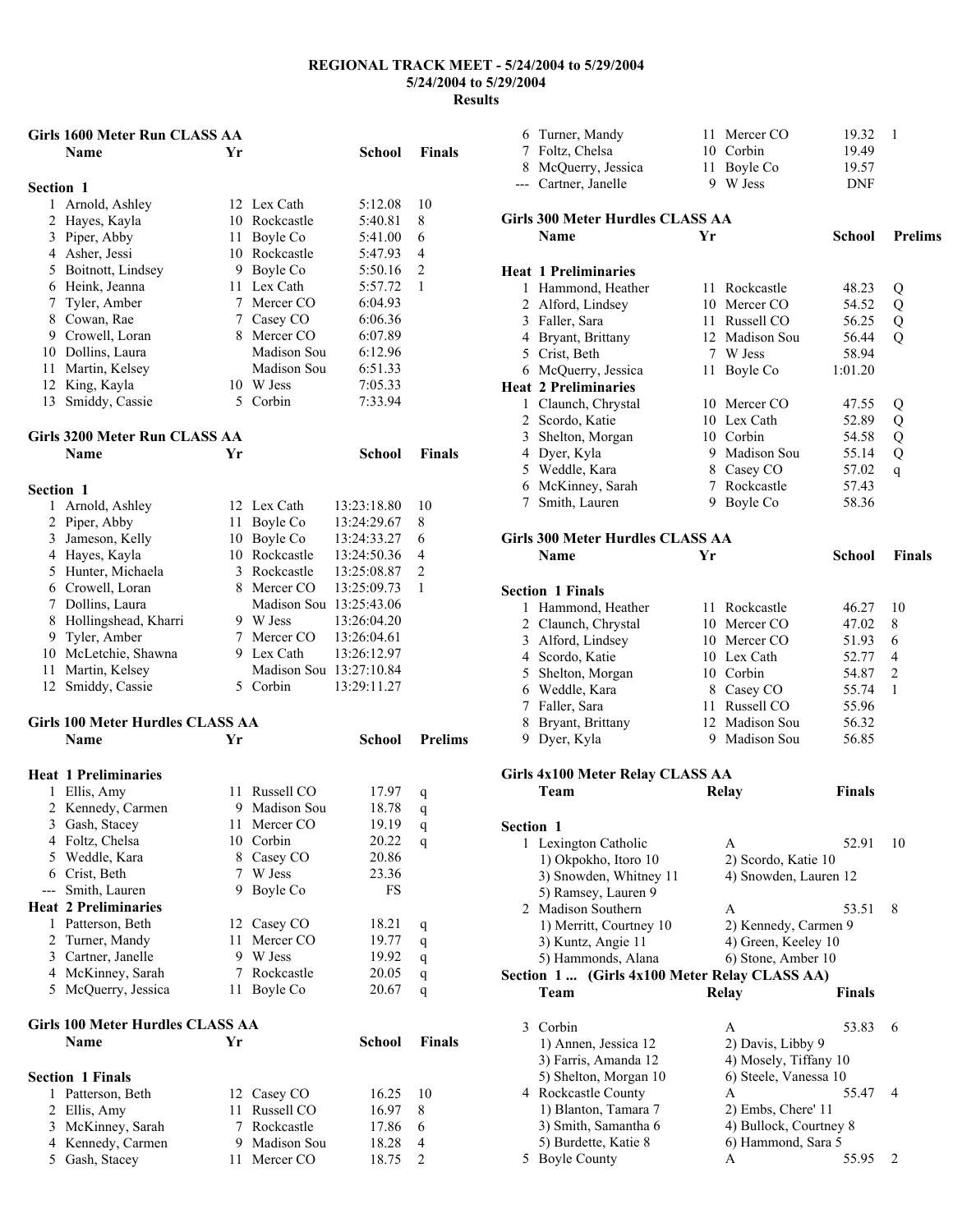1) Adams, Erika 8  $2$ <br>3) Stevens, Candace 7  $4$ 3) Stevens, Candace 7  $\qquad \qquad$  4)<br>5) Hall, Courtney 6  $\qquad \qquad$  6  $5)$  Hall, Courtney 6 6 Mercer County<br>
1) Claunch, Chrystal 10 2) 1) Claunch, Chrystal 10 2)<br>3) Goodman, Chelsea 10 4 3) Goodman, Chelsea  $10$   $4$ <br>5) Lee, Erica  $11$   $6$ 5) Lee, Erica 11 7 Casey County<br>
1) Propes, Jessica 12 (2) 1) Propes, Jessica 12  $\begin{array}{c} 2 \end{array}$ <br>3) Lee, Jenna 7  $\begin{array}{c} 4 \end{array}$ 3) Lee, Jenna 7  $\begin{array}{ccc} 4 & 4 \\ 5 & \text{O} \end{array}$  $5)$  Cowan, Rae 7 8 West Jessamine A<br>
1) Becknell, Ashton 9 2) 1) Becknell, Ashton 9  $\begin{array}{c} 2 \ 3)$  Leffel. Rachel 9  $\end{array}$ 3) Leffel, Rachel 9  $\begin{array}{ccc} 4 & 4 \\ 5 & 6 \end{array}$ 5) Fain, Robin 8 9 Russell County<br>
1) Morrison Lindsay 11 2 1) Morrison, Lindsay 11  $3)$  Grider, Emily 9  $4)$ 5) Whittle, Ashton 10

# **Girls 4x200 Meter Relay CLASS AA Team Relay Finals**

# **Section 1**

| 1 | Mercer County           | 1:50.86<br>A           | 10 |
|---|-------------------------|------------------------|----|
|   | 1) Claunch, Chrystal 10 | 2) Gash, Stacey 11     |    |
|   | 3) Goodman, Chelsea 10  | 4) Lee, Erica 11       |    |
|   | 5) Sanders, Erika 8     | 6) Flora, Hannah 9     |    |
| 2 | Lexington Catholic      | 1:51.46<br>A           | 8  |
|   | 1) Okpokho, Itoro 10    | 2) Scordo, Katie 10    |    |
|   | 3) Snowden, Whitney 11  | 4) Snowden, Lauren 12  |    |
| 3 | Madison Southern        | 1:53.61<br>A           | 6  |
|   | 1) Merritt, Courtney 10 | 2) Bryant, Brittany 12 |    |
|   | 3) Kuntz, Angie 11      | 4) Hammonds, Alana     |    |
|   | 5) Green, Keeley 10     | 6) Stone, Amber 10     |    |
| 4 | Rockcastle County       | 1:54.31<br>A           | 4  |
|   | 1) Burdette, Katie 8    | 2) Embs, Chere' 11     |    |
|   | 3) Blanton, Tamara 7    | 4) Smith, Samantha 6   |    |
|   | 5) Bullock, Courtney 8  | 6) Kincer, Morgan 8    |    |
| 5 | Casey County            | A<br>1:54.32           | 2  |
|   | 1) Payton, Jerrica 9    | 2) Durham, Holly 9     |    |
|   | 3) Propes, Jessica 12   | 4) Wesley, Natalie 7   |    |
|   | 5) Patterson, Beth 12   | 6) Durham, Lavonna 8   |    |
| 6 | Corbin                  | A<br>1:56.27           | 1  |
|   | 1) Steele, Vanessa 10   | 2) Shelton, Morgan 10  |    |
|   | 3) Farris, Amanda 12    | 4) Mosely, Tiffany 10  |    |
|   | 5) Annen, Jessica 12    | 6) Davis, Libby 9      |    |
| 7 | <b>Boyle County</b>     | 1:56.88<br>A           |    |
|   | 1) Adams, Erika 8       | 2) Gagle, Morgan 8     |    |
|   | 3) Stevens, Candace 7   | 4) Lammy, Sarah 11     |    |
|   | 5) Hall, Courtney 6     | 6) Jameson, Nicole 7   |    |
| 8 | West Jessamine          | A<br>1:59.89           |    |
|   | 1) Becknell, Ashton 9   | 2) Leffel, Rachel 9    |    |
|   | 3) Cartner, Janelle 9   | 4) Gray, Loren 12      |    |
|   | 5) Fain, Robin 8        | 6) Rynkiewich, Katie 8 |    |
| 9 | <b>Russell County</b>   | 2:06.06<br>A           |    |
|   | 1) Morrison, Lindsay 11 | 2) Huff, Lindsay 11    |    |
|   | 3) Franklin, Megan 9    | 4) Grider, Emily 9     |    |
|   | 5) Glover, Jama 11      | 6) Faller, Sara 11     |    |

# **Girls 4x400 Meter Relay CLASS AA**

**Team Relay Finals** 

| Gagle, Morgan 8     |       |   |
|---------------------|-------|---|
| Jameson, Nicole 7   |       |   |
| Samhat, Jehan 9     |       |   |
|                     | 56.08 | 1 |
| Gash, Stacey 11     |       |   |
| Flora, Hannah 9     |       |   |
| ) Sanders, Erika 8  |       |   |
|                     | 56.10 |   |
| Durham, Holly 9     |       |   |
| Payton, Jerrica 9   |       |   |
| Durham, Lavonna 8   |       |   |
|                     | 56.61 |   |
| Cartner, Janelle 9  |       |   |
| Gray, Loren 12      |       |   |
| Rynkiewich, Katie 8 |       |   |
|                     | 58.72 |   |
| Huff, Lindsay 11    |       |   |
| Huckaby, Erin 12    |       |   |
|                     |       |   |

#### **Section 1**  1 Boyle County A 4:13.94 10

|           | 1) Lammy, Sarah 11               | 2) Hall, Sarah 9           |    |
|-----------|----------------------------------|----------------------------|----|
|           | 3) Bayless, Kathryn 12           | 4) Adams, Erika 8          |    |
|           | 5) Boitnott, Lindsey 9           | 6) Hall, Courtney 6        |    |
|           | 2 Rockcastle County              | 4:16.66<br>A               | 8  |
|           | 1) Kincer, Morgan 8              | 2) Bullock, Courtney 8     |    |
|           | 3) Burdette, Katie 8             | 4) Hammond, Heather 11     |    |
|           | 5) Blanton, Tamara 7             | 6) Thacker, Morgan 8       |    |
|           | 3 Casey County                   | 4:26.93<br>A               | 6  |
|           | 1) Lee, Jenna 7                  | 2) Payton, Jerrica 9       |    |
|           | 3) Wesley, Natalie 7             | 4) Dixon, Rita 12          |    |
|           | 5) Cowan, Rae 7                  | 6) Propes, Jessica 12      |    |
|           |                                  | 4:30.43<br>A               | 4  |
|           | 4 Mercer County                  |                            |    |
|           | 1) Alford, Lindsey 10            | 2) Camden, Tara 8          |    |
|           | 3) Sanders, Erika 8              | 4) Lee, Erica 11           |    |
|           | 5) Claunch, Chrystal 10          | 6) Goodman, Chelsea 10     |    |
|           | 5 Lexington Catholic             | A<br>4:38.07               | 2  |
|           | 1) Heink, Anna 11                | 2) Gallagher, Kathleen 11  |    |
|           | 3) Heink, Jeanna 11              | 4) Scordo, Katie 10        |    |
|           | 5) Lebrun, Kristen 9             |                            |    |
|           | 6 West Jessamine                 | 4:42.20<br>A               | 1  |
|           | 1) Becknell, Ashton 9            | 2) Crist, Beth 7           |    |
|           | 3) Gray, Loren 12                | 4) Hollingshead, Amarae 12 |    |
|           | 5) Keeling, Samantha 8           | 6) Liversedge, Katie 8     |    |
|           | 7 Madison Southern               | 4:44.56<br>A               |    |
|           | 1) Reilly, Elizabeth 11          | 2) Lunsford, Chelsea 11    |    |
|           | 3) Dyer, Kyla 9                  | 4) Belcher, Brittany       |    |
|           | 5) Reilly, Danielle 11           | 6) Bryant, Brittany 12     |    |
|           | 8 Russell County                 | 4:48.89<br>A               |    |
|           | 1) Morrison, Lindsay 11          | 2) Glover, Jama 11         |    |
|           | 3) Grider, Emily 9               | 4) Franklin, Megan 9       |    |
|           | 5) Huff, Lindsay 11              | 6) Coffey, Tiffany 12      |    |
|           | 9 Corbin                         | A<br>5:05.11               |    |
|           | 1) Champlin, Lindsay 7           | 2) Cupp, Catlin 9          |    |
|           | 3) Foltz, Chelsa 10              | 4) Steele, Vanessa 10      |    |
|           | 5) Bowman, Ashley 10             |                            |    |
|           |                                  |                            |    |
|           | Girls 4x800 Meter Relay CLASS AA |                            |    |
|           | Team                             | <b>Finals</b><br>Relay     |    |
|           |                                  |                            |    |
| Section 1 |                                  |                            |    |
| 1         | <b>Boyle County</b>              | 10:21.46<br>A              | 10 |
|           | 1) Bayless, Kathryn 12           | 2) Lammy, Sarah 11         |    |
|           | 3) Boitnott, Lindsey 9           | 4) Jameson, Kelly 10       |    |
|           | 5) Piper, Abby 11                | 6) Barbato, Hayley 10      |    |
|           | 2 Casey County                   | 10:24.79<br>A              | 8  |
|           | 1) Wesley, Natalie 7             | 2) Payton, Jerrica 9       |    |
|           | 3) Lee, Jenna 7                  | 4) Dixon, Rita 12          |    |
|           | 5) Cowan, Rae 7                  | 6) Streeval, Abbie 8       |    |
|           | 3 Lexington Catholic             | 10:32.49<br>A              | 6  |
|           | 1) Arnold, Ashley 12             | 2) Heink, Anna 11          |    |
|           | 3) Heink, Jeanna 11              | 4) Gallagher, Kathleen 11  |    |
|           | 5) McLetchie, Shawna 9           | 6) Lebrun, Kristen 9       |    |
|           | 4 Rockcastle County              | 10:50.03<br>A              | 4  |
|           | 1) Arnold, Danielle 10           | 2) Asher, Jessi 10         |    |
|           | 3) Hayes, Kayla 10               | 4) Kincer, Morgan 8        |    |
|           | 5) Bullock, Courtney 8           | 6) Hunter, Michaela 3      |    |
|           | 5 Mercer County                  | A<br>11:22.57              | 2  |
|           | 1) Alford, Lindsey 10            | 2) Camden, Tara 8          |    |
|           | 3) Crowell, Jessica 6            | 4) Crowell, Loran 8        |    |

5) Wiley, Lauren 8 6) Tyler, Amber 7<br>West Jessamine A 11:39.77 1

6 West Jessamine A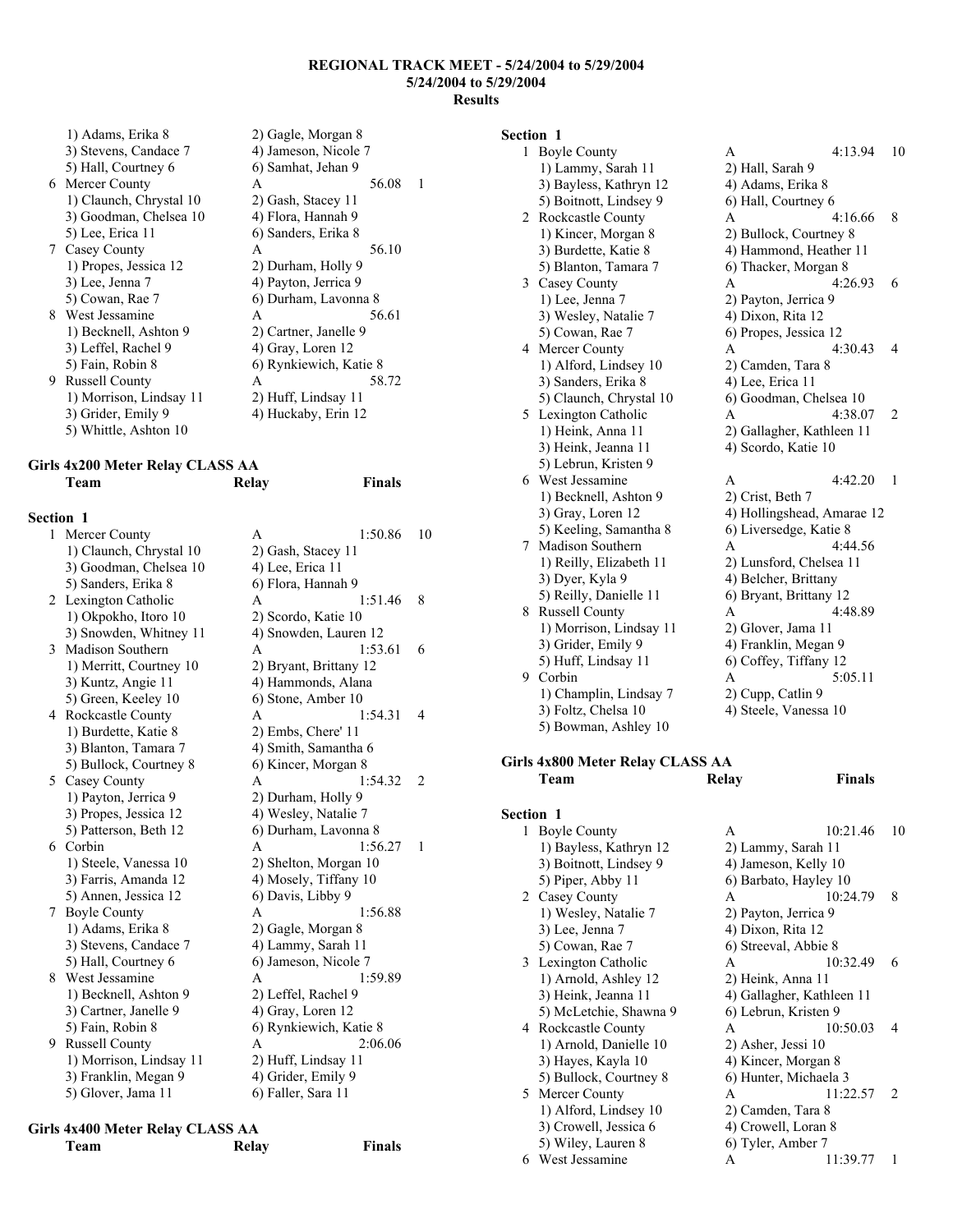| 8              | 1) Hollingshead, Amarae 12<br>3) King, Kayla 10<br>5) Liversedge, Katie 8<br>7 Madison Southern<br>1) Dollins, Laura<br>3) Quinley, Monica<br>5) Hogwood, Liz<br><b>Russell County</b><br>1) Glover, Jama 11<br>3) Franklin, Megan 9<br>5) Morrison, Lindsay 11 |      | 2) Hollingshead, Kharri 9<br>4) Keeling, Samantha 8<br>6) Shrauner, Sarah 10<br>A<br>11:41.20<br>2) Belcher, Brittany<br>4) Wheeler, Tish<br>6) Martin, Kelsey<br>12:21.26<br>A<br>2) Faller, Sara 11<br>4) Grider, Emily 9 |               |                |
|----------------|-----------------------------------------------------------------------------------------------------------------------------------------------------------------------------------------------------------------------------------------------------------------|------|-----------------------------------------------------------------------------------------------------------------------------------------------------------------------------------------------------------------------------|---------------|----------------|
|                | <b>Boys 100 Meter Dash CLASS AA</b><br><b>Name</b>                                                                                                                                                                                                              | Yr   |                                                                                                                                                                                                                             | School        | <b>Prelims</b> |
|                | <b>Heat 1 Preliminaries</b>                                                                                                                                                                                                                                     |      |                                                                                                                                                                                                                             |               |                |
|                | 1 McCloud, Andrew                                                                                                                                                                                                                                               | 11   | Mercer CO                                                                                                                                                                                                                   | 11.43         | q              |
|                | 2 Compton, Ralph                                                                                                                                                                                                                                                |      | 10 Madison Sou                                                                                                                                                                                                              | 11.84         | q              |
|                | 3 Givhan, Quinn                                                                                                                                                                                                                                                 |      | 11 Boyle Co                                                                                                                                                                                                                 | 12.04         | q              |
|                | 4 Harris, Tristan                                                                                                                                                                                                                                               | 11   | Casey CO                                                                                                                                                                                                                    | 12.07         | q              |
|                | 5 Smith, DeMark                                                                                                                                                                                                                                                 |      | 11 W Jess                                                                                                                                                                                                                   | 12.54         |                |
|                | 6 Ramsey, Jason                                                                                                                                                                                                                                                 | 11   | Russell CO                                                                                                                                                                                                                  | 12.63         |                |
|                | <b>Heat 2 Preliminaries</b>                                                                                                                                                                                                                                     |      |                                                                                                                                                                                                                             |               |                |
| 1              | Rayford, Brandon                                                                                                                                                                                                                                                |      | 12 Madison Sou                                                                                                                                                                                                              | 11.39         | q              |
| $\overline{2}$ | Darby, Eli                                                                                                                                                                                                                                                      |      | 10 W Jess                                                                                                                                                                                                                   | 12.06         | q              |
|                | 3 Keen, Paul                                                                                                                                                                                                                                                    |      | 10 Boyle Co                                                                                                                                                                                                                 | 12.12         | q              |
|                | 4 Emerson, Tyler                                                                                                                                                                                                                                                |      | 12 Russell CO                                                                                                                                                                                                               | 12.28         | q              |
| 5              | Marrapodi, Richard                                                                                                                                                                                                                                              |      | 9 Casey CO                                                                                                                                                                                                                  | 12.35         | q              |
| 6              | Lyons, John                                                                                                                                                                                                                                                     |      | 12 Mercer CO                                                                                                                                                                                                                | 12.37         |                |
| 7              | Lawson, Brad                                                                                                                                                                                                                                                    | 11 - | Corbin                                                                                                                                                                                                                      | 12.51         |                |
|                |                                                                                                                                                                                                                                                                 |      |                                                                                                                                                                                                                             |               |                |
|                | <b>Boys 100 Meter Dash CLASS AA</b><br><b>Name</b>                                                                                                                                                                                                              | Yr   |                                                                                                                                                                                                                             | School        | <b>Finals</b>  |
|                |                                                                                                                                                                                                                                                                 |      |                                                                                                                                                                                                                             |               |                |
|                | <b>Section 1 Finals</b>                                                                                                                                                                                                                                         |      |                                                                                                                                                                                                                             |               |                |
|                | 1 McCloud, Andrew                                                                                                                                                                                                                                               |      | 11 Mercer CO                                                                                                                                                                                                                | 10.89         | 10             |
|                | 2 Rayford, Brandon                                                                                                                                                                                                                                              |      | 12 Madison Sou                                                                                                                                                                                                              | 10.99         | 8              |
|                | 3 Harris, Tristan                                                                                                                                                                                                                                               |      | 11 Casey CO                                                                                                                                                                                                                 | 11.35         | 6              |
|                | 4 Compton, Ralph                                                                                                                                                                                                                                                |      | 10 Madison Sou                                                                                                                                                                                                              | 11.48         | 4              |
| 5              | Darby, Eli                                                                                                                                                                                                                                                      |      | 10 W Jess                                                                                                                                                                                                                   | 11.63         | $\overline{c}$ |
|                | 6 Givhan, Quinn                                                                                                                                                                                                                                                 | 11   | Boyle Co                                                                                                                                                                                                                    | 11.64         | 1              |
| $\mathcal{L}$  | Keen, Paul                                                                                                                                                                                                                                                      |      | 10 Boyle Co                                                                                                                                                                                                                 | 11.66         |                |
|                | 8 Emerson, Tyler                                                                                                                                                                                                                                                |      | 12 Russell CO                                                                                                                                                                                                               | 11.73         |                |
|                | 9 Marrapodi, Richard                                                                                                                                                                                                                                            | 9    | Casey CO                                                                                                                                                                                                                    | 11.79         |                |
|                |                                                                                                                                                                                                                                                                 |      |                                                                                                                                                                                                                             |               |                |
|                | <b>Boys 200 Meter Dash CLASS AA</b><br>Name                                                                                                                                                                                                                     | Yr   |                                                                                                                                                                                                                             | <b>School</b> | <b>Prelims</b> |
|                |                                                                                                                                                                                                                                                                 |      |                                                                                                                                                                                                                             |               |                |
|                | <b>Heat 1 Preliminaries</b>                                                                                                                                                                                                                                     |      |                                                                                                                                                                                                                             |               |                |
| 1              | Rayford, Brandon                                                                                                                                                                                                                                                |      | 12 Madison Sou                                                                                                                                                                                                              | 23.91         | Q              |
| $\overline{2}$ | Gray, Trevor                                                                                                                                                                                                                                                    | 11   | W Jess                                                                                                                                                                                                                      | 24.79         | Q              |
| 3              | Keen, Paul                                                                                                                                                                                                                                                      |      | 10 Boyle Co                                                                                                                                                                                                                 | 24.99         | Q              |
|                | 4 Lyons, Jordan                                                                                                                                                                                                                                                 | 11   | Mercer CO                                                                                                                                                                                                                   | 25.02         | Q              |
|                | 5 White, Nathan                                                                                                                                                                                                                                                 |      | 11 Lex Cath                                                                                                                                                                                                                 | 25.23         | $\mathbf{q}$   |
|                | 6 Marrapodi, Richard                                                                                                                                                                                                                                            | 9.   | Casey CO                                                                                                                                                                                                                    | 25.57         |                |
|                | <b>Heat 2 Preliminaries</b>                                                                                                                                                                                                                                     |      |                                                                                                                                                                                                                             |               |                |
| 1              | McCloud, Andrew                                                                                                                                                                                                                                                 | 11   | Mercer CO                                                                                                                                                                                                                   | 24.44         | Q              |
| 2              | Harris, Tristan                                                                                                                                                                                                                                                 | 11   | Casey CO                                                                                                                                                                                                                    | 24.54         | Q              |
|                | 3 Compton, Ralph                                                                                                                                                                                                                                                | 10   | Madison Sou                                                                                                                                                                                                                 | 24.91         | Q              |
| 4              | Curtis, Eric                                                                                                                                                                                                                                                    |      | 10 Boyle Co                                                                                                                                                                                                                 | 25.87         | Q              |
| 5              | Freitas, Jarrod                                                                                                                                                                                                                                                 | 9.   | W Jess                                                                                                                                                                                                                      | 26.49         |                |
|                | Lafavers, Jordan                                                                                                                                                                                                                                                | 11   | Russell CO                                                                                                                                                                                                                  | DQ            |                |
|                |                                                                                                                                                                                                                                                                 |      |                                                                                                                                                                                                                             |               |                |

|              | <b>Boys 200 Meter Dash CLASS AA</b> |    |                                |               |                |
|--------------|-------------------------------------|----|--------------------------------|---------------|----------------|
|              | Name                                | Yr |                                | School        | <b>Finals</b>  |
|              | <b>Section 1 Finals</b>             |    |                                |               |                |
| 1            | Rayford, Brandon                    |    | 12 Madison Sou                 | 22.79         | 10             |
|              | 2 McCloud, Andrew                   |    | 11 Mercer CO                   | 23.16         | 8              |
|              | 3 Harris, Tristan                   |    | 11 Casey CO                    | 23.19         | 6              |
|              | 4 Compton, Ralph                    |    | 10 Madison Sou                 | 24.13         | 4              |
|              | 5 Keen, Paul                        |    | 10 Boyle Co                    | 24.47         | 2              |
|              | 6 Gray, Trevor                      |    | 11 W Jess                      | 24.55         | 1              |
|              | 7 Lyons, Jordan                     |    | 11 Mercer CO                   | 24.67         |                |
|              | 8 White, Nathan                     |    | 11 Lex Cath                    | 24.83         |                |
|              | <b>Boys 400 Meter Dash CLASS AA</b> |    |                                |               |                |
|              | <b>Name</b>                         | Yr |                                | School        | <b>Prelims</b> |
|              | <b>Heat 1 Preliminaries</b>         |    |                                |               |                |
|              | 1 Rayford, Brandon                  |    | 12 Madison Sou                 | 54.30         | Q              |
|              | 2 Vogelsang, Kevin                  |    | 11 Lex Cath                    | 55.40         | Q              |
|              | 3 Bertram, Nick                     |    | 11 Russell CO                  | 56.42         | Q              |
|              | 4 Lister, Mike                      |    | 11 East Jess                   | 56.43         |                |
|              | 5 Potts, Daniel                     |    | 11 Boyle Co                    | 57.51         |                |
|              | 6 Potter, Josh                      |    | 12 Mercer CO                   | 1:06.47       |                |
|              | <b>Heat 2 Preliminaries</b>         |    |                                |               |                |
|              | 1 White, Nathan                     |    | 11 Lex Cath                    | 53.02         | Q              |
|              | 2 Glass, Mason                      |    | 11 Boyle Co                    | 53.91         | Q              |
|              | 3 Cheeseman, Matt                   |    | 12 Casey CO                    | 53.95         | Q              |
|              | Heat 2 Preliminaries                |    | (Boys 400 Meter Dash CLASS AA) |               |                |
|              | <b>Name</b>                         | Yr |                                | School        | <b>Prelims</b> |
|              |                                     |    |                                |               |                |
|              | 4 Lafavers, Justin                  |    | 9 Russell CO                   | 54.27         |                |
|              | 5 Orme, Bryan                       |    | 10 W Jess                      | 54.51         |                |
|              | <b>Heat 3 Preliminaries</b>         |    |                                |               |                |
|              | 1 Martin, Mark                      |    | 10 W Jess                      | 52.27         | Q              |
|              | 2 Gosser, Zack                      |    | 12 Casey CO                    | 54.36         | Q              |
|              | 3 Nihoris, Michael                  |    | 12 Madison Sou                 | 56.30         | $\overline{Q}$ |
|              | 4 Baker, Derrick                    |    | 10 Rockcastle                  | 57.31         |                |
|              | 5 Coatney, Sonny                    |    | 9 Mercer CO                    | 59.78         |                |
|              | <b>Boys 400 Meter Dash CLASS AA</b> |    |                                |               |                |
|              | Name                                | Yr |                                | School        | <b>Finals</b>  |
|              | <b>Section 1 Finals</b>             |    |                                |               |                |
| $\mathbf{1}$ | Rayford, Brandon                    |    | 12 Madison Sou                 | 51.15         | 10             |
| 2            | Martin, Mark                        |    | 10 W Jess                      | 51.26         | 8              |
|              | 3 White, Nathan                     |    | 11 Lex Cath                    | 52.03         | 6              |
|              | 4 Vogelsang, Kevin                  |    | 11 Lex Cath                    | 52.65         | 4              |
| 5            | Gosser, Zack                        |    | 12 Casey CO                    | 53.18         | 2              |
|              | 6 Glass, Mason                      |    | 11 Boyle Co                    | 53.74         | 1              |
| 7            | Nihoris, Michael                    |    | 12 Madison Sou                 | 54.46         |                |
| 8.           | Bertram, Nick                       |    | 11 Russell CO                  | 56.54         |                |
|              | <b>Boys 800 Meter Run CLASS AA</b>  |    |                                |               |                |
|              | Name                                | Yr |                                | <b>School</b> | <b>Finals</b>  |
| Section 1    |                                     |    |                                |               |                |
| 1            | Morgan, Patrick                     |    | 11 Boyle Co                    | 2:01.79       | 10             |
| 2            | Postel, Christian                   |    | 12 Lex Cath                    | 2:03.71       | 8              |
| 3            | Martin, Mark                        |    | 10 W Jess                      | 2:07.27       | 6              |
| 4            | Lawson, Devin                       |    | 12 Boyle Co                    | 2:07.92       | 4              |
|              | 5 Stratford, Forrest                |    | 9 W Jess                       | 2:08.04       | $\overline{2}$ |
|              |                                     |    |                                |               |                |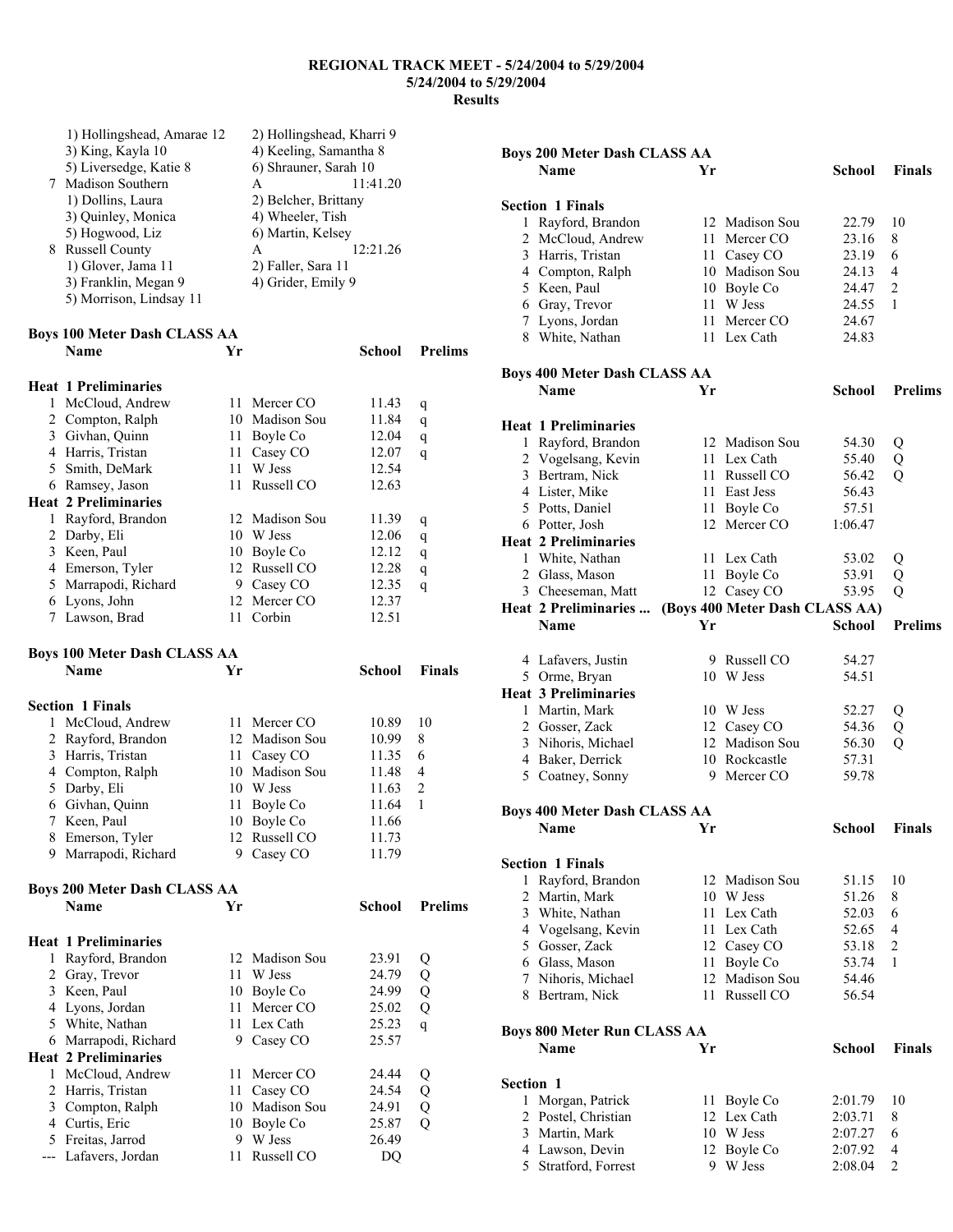|                  | Name                                                  | Yr   |                | School         | <b>Prelims</b> |
|------------------|-------------------------------------------------------|------|----------------|----------------|----------------|
|                  | <b>Boys 300 Meter Hurdles CLASS AA</b>                |      |                |                |                |
|                  |                                                       |      |                |                |                |
|                  | 9 Burbridge, Tristan                                  |      | 9 W Jess       | 19.41          |                |
|                  | 8 Waters, Isaac                                       | 11   | Boyle Co       | 19.27          |                |
|                  | 6 Martin, Heath<br>7 Olson, Todd                      |      | 9 Corbin       | 18.55<br>18.64 |                |
|                  |                                                       |      | 9 Boyle Co     |                | 1              |
|                  | 5 McMaine, John                                       |      | 9 Mercer CO    | 17.40          | 2              |
|                  | 4 Abney, Michael                                      |      | 10 Madison Sou | 16.43          | 4              |
|                  | 3 Cook, seth                                          |      | 12 Corbin      | 16.01          | 6              |
| $\overline{2}$   | Friend, Jason                                         |      | 11 Madison Sou | 15.99          | 8              |
| 1                | Crist, Jason                                          |      | 10 W Jess      | 15.46          | 10             |
| <b>Section 1</b> |                                                       |      |                |                |                |
|                  | <b>Boys 110 Meter Hurdles CLASS AA</b><br><b>Name</b> | Yr   |                | School         | <b>Finals</b>  |
|                  |                                                       |      |                |                |                |
|                  | 12 Cole, Josh                                         |      | 10 Corbin      | 13:11.03       |                |
|                  | 11 Brown, Chris                                       |      | 9 W Jess       | 12:55.12       |                |
|                  | 10 Ledbetter, Ryan                                    |      | 9 Madison Sou  | 12:23.55       |                |
|                  | 9 Sexton, Aaron                                       |      | 10 Madison Sou | 12:23.51       |                |
| 8                | White, Ben                                            |      | 10 Corbin      | 12:03.48       |                |
| 7                | Morgan, Sam                                           | 9.   | Boyle Co       | 11:47.34       |                |
|                  | 6 Roberts, Clint                                      |      | 10 Lex Cath    | 11:43.03       | 1              |
| 5                | Anderson, John                                        |      | 8 Boyle Co     | 11:40.59       | $\overline{c}$ |
|                  | 4 Weddle, Nolan                                       |      | 6 Casey CO     | 11:28.85       | 4              |
| 3                | Allen, Jordan                                         | 11   | Lex Cath       | 11:21.00       | 6              |
| $\overline{c}$   | Cole, Brandon                                         | 11 - | Rockcastle     | 10:42.67       | 8              |
| 1                | Liversedge, Nathan                                    |      | 9 W Jess       | 10:31.78       | 10             |
| <b>Section 1</b> |                                                       |      |                |                |                |
|                  |                                                       |      |                |                |                |
|                  | <b>Boys 3200 Meter Run CLASS AA</b><br>Name           | Yr   |                | School         | <b>Finals</b>  |
|                  |                                                       |      |                |                |                |
|                  | 14 Ellis, Blake                                       |      | 2 Russell CO   | 6:29.52        |                |
| 13               | Logue, Jesse                                          | 11   | Mercer CO      | 5:53.63        |                |
|                  | 12 Mangum, Jim Bob                                    |      | 8 Mercer CO    | 5:51.22        |                |
| 11               | Bentley, Austin                                       |      | 10 Madison Sou | 5:49.15        |                |
|                  | 10 Weddle, Nolan                                      |      | 6 Casey CO     | 5:30.42        |                |
|                  | 9 Roberts, Clint                                      |      | 10 Lex Cath    | 5:16.20        |                |
| 8                | Ledbetter, Ryan                                       |      | 9 Madison Sou  | 5:15.62        |                |
|                  | 7 Wilkinson, Chris                                    |      | 9 Casey CO     | 5:12.91        |                |
|                  | 6 Patrick, Eric                                       |      | 12 Lex Cath    | 5:02.83        | 1              |
| 5                | Swaim, Hunter                                         |      | 9 East Jess    | 5:02.82        | $\overline{c}$ |
|                  | 4 Cole, Brandon                                       | 11 - | Rockcastle     | 4:49.83        | 4              |
|                  | 3 Lawson, Devin                                       |      | 12 Boyle Co    | 4:39.27        | 6              |
| 2                | Liversedge, Nathan                                    |      | 9 W Jess       | 4:37.86        | 8              |
| 1                | Morgan, Patrick                                       | 11   | Boyle Co       | 4:30.75        | 10             |
|                  |                                                       |      |                |                |                |
| <b>Section 1</b> |                                                       |      |                |                |                |
|                  | Name                                                  | Yr   |                | School         | <b>Finals</b>  |
|                  | <b>Boys 1600 Meter Run CLASS AA</b>                   |      |                |                |                |
|                  |                                                       |      |                |                |                |
| 13               | Goodlett, Will                                        |      | 12 Mercer CO   | 2:35.00        |                |
|                  | 12 Uchida, Keita                                      |      | 9 Mercer CO    | 2:25.00        |                |
| 11               | Swim, Cody                                            |      | 12 Corbin      | 2:21.26        |                |
|                  | 10 Bell, Fletcher                                     | 11   | Russell CO     | 2:17.46        |                |
|                  | 9 Smith, Ben                                          |      | 10 Lex Cath    | 2:12.22        |                |
|                  | 8 Swanner, Justin                                     |      | 10 Corbin      | 2:11.75        |                |
|                  | 7 Baker, Derrick                                      |      | 10 Rockcastle  | 2:10.63        |                |
|                  | 6 Johnson, Dustin                                     |      | 12 Casey CO    | 2:08.47        | $\mathbf{1}$   |

|                  | <b>Heat 1 Preliminaries</b>                         |    |                         |                  |               |
|------------------|-----------------------------------------------------|----|-------------------------|------------------|---------------|
|                  | 1 Scheller, Brandon                                 |    | 10 Mercer CO            | 42.89            | Q             |
|                  | 2 Chao, Corey                                       |    | 12 Madison Sou          | 45.07            | Q             |
|                  | 3 Waters, Isaac                                     |    | 11 Boyle Co             | 47.26            | Q             |
|                  | 4 Burbridge, Tristan                                |    | 9 W Jess                | 49.07            | Q             |
|                  | 5 Sisson, Max                                       |    | 10 Corbin               | 53.97            |               |
|                  | 6 Walls, Justin                                     |    | 8 Casey CO              | 54.26            |               |
|                  | <b>Heat 2 Preliminaries</b>                         |    |                         |                  |               |
|                  | 1 Friend, Jason                                     |    | 11 Madison Sou          | 45.13            |               |
|                  |                                                     |    | 12 Lex Cath             | 45.32            | Q             |
|                  | 2 Brester, Jamie                                    |    | 10 W Jess               | 45.52            | Q             |
|                  | 3 Crist, Jason                                      |    |                         |                  | Q             |
|                  | 4 McMaine, John                                     |    | 9 Mercer CO             | 46.70            | Q             |
|                  | 5 Merrill, Dylan                                    |    | 11 Russell CO           | 47.98            | q             |
|                  | 6 Martin, Heath                                     |    | 9 Boyle Co              | 48.11            |               |
|                  | 7 Olson, Todd                                       |    | 9 Corbin                | 52.43            |               |
|                  | <b>Boys 300 Meter Hurdles CLASS AA</b>              |    |                         |                  |               |
|                  | Name                                                | Yr |                         | School           | <b>Finals</b> |
|                  |                                                     |    |                         |                  |               |
|                  | <b>Section 1 Finals</b>                             |    |                         |                  |               |
|                  | 1 Friend, Jason                                     |    | 11 Madison Sou          | 41.51            | 10            |
|                  | 2 Scheller, Brandon                                 |    | 10 Mercer CO            | 42.09            | 8             |
|                  | 3 Crist, Jason                                      |    | 10 W Jess               | 42.52            | 6             |
|                  | 4 Chao, Corey                                       |    | 12 Madison Sou          | 42.65            | 4             |
|                  | Section 1 Finals  (Boys 300 Meter Hurdles CLASS AA) |    |                         |                  |               |
|                  | <b>Name</b>                                         | Yr |                         | School           | <b>Finals</b> |
|                  | 5 Brester, Jamie                                    |    | 12 Lex Cath             | 45.08            | 2             |
|                  | 6 McMaine, John                                     |    | 9 Mercer CO             | 46.16            | 1             |
|                  | 7 Waters, Isaac                                     |    | 11 Boyle Co             | 47.07            |               |
|                  | 8 Burbridge, Tristan                                | 9. | W Jess                  | 48.14            |               |
|                  |                                                     |    |                         |                  |               |
|                  | <b>Boys 4x100 Meter Relay CLASS AA</b>              |    |                         |                  |               |
|                  | Team                                                |    | Relay                   | <b>Finals</b>    |               |
|                  |                                                     |    |                         |                  |               |
| <b>Section 1</b> |                                                     |    |                         |                  |               |
|                  | 1 Madison Southern                                  |    | A                       | 45.24            | 10            |
|                  | 1) Nihoris, Michael 12                              |    | 2) Stamper, Zach 11     |                  |               |
|                  | 3) Compton, Ralph 10                                |    | 4) Smith, Robbie 12     |                  |               |
|                  | 5) Robinson, Evan 12                                |    | 6) Rayford, Brandon 12  |                  |               |
|                  | 2 Mercer County                                     |    | Α                       | 45.48            | 8             |
|                  | 1) Scheller, Brandon 10                             |    | 2) Lyons, Jordan 11     |                  |               |
|                  | 3) Lyons, John 12                                   |    | 4) McCloud, Andrew 11   |                  |               |
|                  | 5) Coatney, Sonny 9                                 |    | 6) Potter, Josh 12      |                  |               |
|                  | 3 West Jessamine                                    |    | Α                       | 46.23            | 6             |
|                  | 1) Darby, Eli 10                                    |    | 2) Gray, Trevor 11      |                  |               |
|                  | 3) Johnson, Brian 10                                |    | 4) Smith, DeMark 11     |                  |               |
|                  | 5) Freitas, Jarrod 9                                |    | 6) Burbridge, Tristan 9 |                  |               |
|                  | 4 Lexington Catholic                                |    | А                       | 48.03            | 4             |
|                  | 1) Burnett, Scott 10                                |    | 2) Payne, Logan 9       |                  |               |
|                  | 3) Brester, Jamie 12                                |    | 4) Allen, Jordan 11     |                  |               |
|                  | 5) White, Nathan 11                                 |    |                         |                  |               |
|                  | 5 Boyle County                                      |    | A                       | 48.32            | 2             |
|                  | 1) Givhan, Quinn 11                                 |    | 2) Kephart, Jesse 10    |                  |               |
|                  | 3) Potts, Daniel 11                                 |    | 4) Keen, Paul 10        |                  |               |
|                  | 5) Martin, Heath 9                                  |    | 6) Curtis, Eric 10      |                  |               |
|                  | Casey County                                        |    | Α                       | DQ               |               |
|                  | 1) Marrapodi, Richard 9                             |    | 2) Hatter, Mikey 11     |                  |               |
|                  | 3) Raney, Brandon 11                                |    | 4) Harris, Tristan 11   |                  |               |
|                  | 5) Johnson, Dustin 12                               |    | 6) Gosser, Zack 12      |                  |               |
|                  | Corbin                                              |    | A                       | DQ               |               |
|                  | 1) Blackwood, Eric 10                               |    |                         | 2) Cook, seth 12 |               |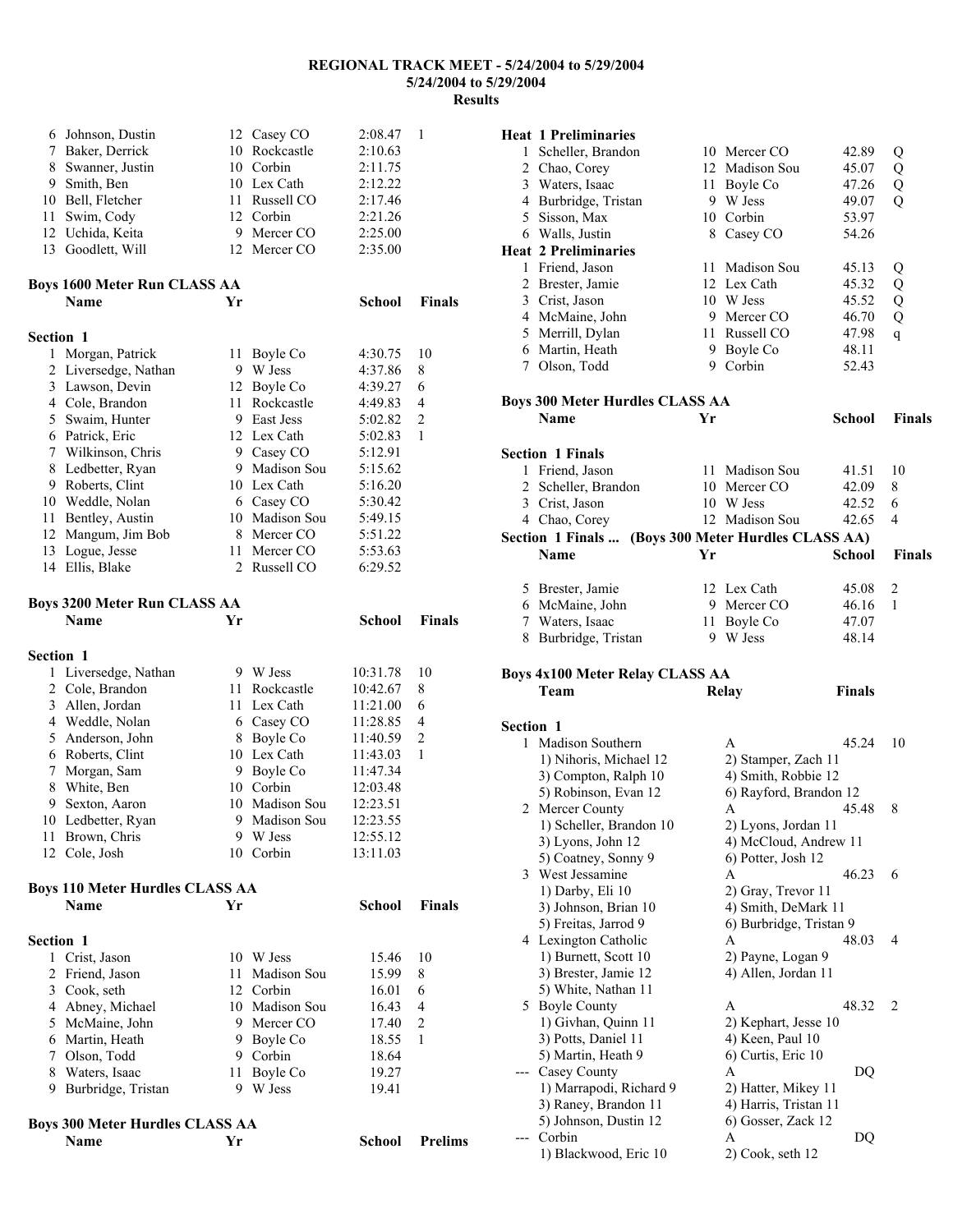| 3) Lawson, Brad 11 | 4) Mills, Issac 11 |
|--------------------|--------------------|
| 5) Woody, Dub 11   | $6)$ Ware, Josh 10 |

| <b>Boys 4x200 Meter Relay CLASS AA</b> |                         |                       |               |    |
|----------------------------------------|-------------------------|-----------------------|---------------|----|
|                                        | Team                    | Relay                 | <b>Finals</b> |    |
| Section 1                              |                         |                       |               |    |
|                                        | 1 Mercer County         | А                     | 1:32.91       | 10 |
|                                        | 1) Scheller, Brandon 10 | 2) Lyons, Jordan 11   |               |    |
|                                        | 3) Lyons, John 12       | 4) McCloud, Andrew 11 |               |    |
|                                        | 5) McMaine, John 9      | 6) Crowell, Daniel 12 |               |    |
|                                        | 2 Madison Southern      | $\mathsf{A}$          | 1:33.21       | 8  |
|                                        | 1) Nihoris, Michael 12  | 2) Compton, Ralph 10  |               |    |
|                                        | 3) Rayford, Brandon 12  | 4) Robinson, Evan 12  |               |    |
|                                        | 5) Chao, Corey 12       | 6) Abney, Michael 10  |               |    |
|                                        | 3 Casey County          | A                     | 1:35.85       | 6  |
|                                        | 1) Marrapodi, Richard 9 | 2) Hatter, Mikey 11   |               |    |
|                                        | 3) Raney, Brandon 11    | 4) Harris, Tristan 11 |               |    |
|                                        | 5) Cheeseman, Matt 12   | 6) Gosser, Zack 12    |               |    |
|                                        | 4 Corbin                | A                     | 1:37.65       | 4  |
|                                        | 1) Blackwood, Eric 10   | $2)$ Cook, seth 12    |               |    |
|                                        | 3) Lawson, Brad 11      | 4) Mills, Issac 11    |               |    |
|                                        | 5) Woody, Dub 11        | 6) Swanner, Justin 10 |               |    |
|                                        | 5 Russell County        | A                     | 1:37.95       | 2  |
|                                        | 1) Lafavers, Jordan 11  | 2) Ramsey, Jason 11   |               |    |
|                                        | 3) Lafavers, Justin 9   | 4) Emerson, Tyler 12  |               |    |
|                                        | 5) Ramsey, Jeremy 11    |                       |               |    |
|                                        | 6 West Jessamine        | A                     | 1:39.51       | 1  |
|                                        | 1) Freitas, Jarrod 9    | 2) Gray, Trevor 11    |               |    |
|                                        | 3) Orme, Bryan 10       | 4) Coker, Eric 10     |               |    |
|                                        | 5) Guthrie, Joseph 10   | 6) Smith, DeMark 11   |               |    |
|                                        | 7 Boyle County          | A                     | 1:40.45       |    |
|                                        | 1) Givhan, Quinn 11     | 2) Kephart, Jesse 10  |               |    |
|                                        | 3) Martin, Heath 9      | 4) Potts, Daniel 11   |               |    |
|                                        | 5) Keen, Paul 10        | 6) Curtis, Eric 10    |               |    |
|                                        | 8 Lexington Catholic    | A                     | 1:40.49       |    |
|                                        | 1) Burnett, Scott 10    | 2) Brester, Jamie 12  |               |    |
|                                        | 3) Payne, Logan 9       | 4) Allen, Jordan 11   |               |    |
|                                        | 5) Patrick, Eric 12     |                       |               |    |
|                                        |                         |                       |               |    |

| <b>Boys 4x400 Meter Relay CLASS AA</b> |       |               |
|----------------------------------------|-------|---------------|
| Team                                   | Relay | <b>Finals</b> |

| <b>Section 1</b> |  |
|------------------|--|
|                  |  |

| 1  | <b>Boyle County</b>     | A                       | 3:34.29 | 10 |
|----|-------------------------|-------------------------|---------|----|
|    | 1) Keen, Paul 10        | 2) Glass, Mason 11      |         |    |
|    | 3) Potts, Daniel 11     | 4) Morgan, Patrick 11   |         |    |
|    | 5) Givhan, Quinn 11     | 6) Lawson, Devin 12     |         |    |
|    | 2 Lexington Catholic    | A                       | 3:35.12 | 8  |
|    | 1) Vogelsang, Kevin 11  | 2) Postel, Christian 12 |         |    |
|    | 3) White, Nathan 11     | 4) Burnett, Scott 10    |         |    |
|    | 5) Payne, Logan 9       | 6) Brester, Jamie 12    |         |    |
|    | 3 West Jessamine        | A                       | 3:37.32 | 6  |
|    | 1) Crist, Jason 10      | 2) Orme, Bryan 10       |         |    |
|    | 3) Stratford, Forrest 9 | 4) Martin, Mark 10      |         |    |
|    | 5) Coker, Eric 10       | 6) Shelton, Eric 9      |         |    |
|    | 4 Casey County          | A                       | 3:38.27 | 4  |
|    | 1) Raney, Brandon 11    | 2) Gosser, Zack 12      |         |    |
|    | 3) Johnson, Dustin 12   | 4) Cheeseman, Matt 12   |         |    |
|    | 5) Dixon, Seth 9        | 6) Harris, Tristan 11   |         |    |
| 5. | Russell County          | A                       | 3:38.95 | 2  |
|    | 1) Lafavers, Jordan 11  | 2) Lafavers, Justin 9   |         |    |
|    | 3) Bertram, Nick 11     | 4) Emerson, Tyler 12    |         |    |

|           | 5) Pierce, Jordan 10<br>6 Madison Southern<br>1) Nihoris, Michael 12<br>3) Chao, Corey 12<br>5) Compton, Ralph 10 | 6) Bradshaw, Kyle 10<br>A<br>3:41.56<br>2) Robinson, Evan 12<br>4) Friend, Jason 11<br>6) Rayford, Brandon 12 | 1  |
|-----------|-------------------------------------------------------------------------------------------------------------------|---------------------------------------------------------------------------------------------------------------|----|
|           | 7 Corbin<br>1) Petrey, Levi 11<br>3) Swim, Cody 12                                                                | 3:57.94<br>A<br>2) Saylor, Daniel 11<br>4) Swanner, Justin 10                                                 |    |
|           | 5) Woody, Dub 11                                                                                                  | 6) Sisson, Max 10                                                                                             |    |
|           | 8 Mercer County                                                                                                   | 3:58.17<br>A                                                                                                  |    |
|           | 1) Crowell, Daniel 12                                                                                             | 2) Coatney, Sonny 9                                                                                           |    |
|           | 3) Smith, David 11                                                                                                | 4) Kidd, Josh 10                                                                                              |    |
|           | 5) Uchida, Keita 9                                                                                                | 6) McMaine, John 9                                                                                            |    |
|           | <b>Boys 4x800 Meter Relay CLASS AA</b>                                                                            |                                                                                                               |    |
|           | Team                                                                                                              | <b>Finals</b><br><b>Relay</b>                                                                                 |    |
|           |                                                                                                                   |                                                                                                               |    |
| Section 1 |                                                                                                                   |                                                                                                               |    |
|           | 1 Boyle County                                                                                                    | 8:18.76<br>A                                                                                                  | 10 |
|           | 1) Lawson, Devin 12                                                                                               | 2) Glass, Mason 11                                                                                            |    |
|           | 3) Wagner, Alex 10                                                                                                | 4) Morgan, Patrick 11                                                                                         |    |
|           | 5) Potts, Daniel 11                                                                                               | 6) Crowe, Jonathon 10                                                                                         |    |
|           | 2 West Jessamine                                                                                                  | 8:29.49<br>A                                                                                                  | 8  |
|           | 1) Liversedge, Nathan 9                                                                                           | 2) Stratford, Forrest 9                                                                                       |    |
|           | 3) Shelton, Eric 9                                                                                                | 4) Martin, Mark 10                                                                                            |    |
|           | 5) Morris, Josh 11                                                                                                | 6) Orme, Bryan 10                                                                                             |    |
|           | 3 Lexington Catholic                                                                                              | 8:29.58<br>A                                                                                                  | 6  |
|           | 1) Vogelsang, Kevin 11                                                                                            | 2) Postel, Christian 12                                                                                       |    |
|           | 3) Payne, Logan 9                                                                                                 | 4) Smith, Ben 10                                                                                              |    |
|           | 5) Patrick, Eric 12                                                                                               | 6) Roberts, Clint 10                                                                                          |    |
|           | 4 Casey County                                                                                                    | A<br>9:03.11                                                                                                  | 4  |
|           | 1) Gosser, Zack 12                                                                                                | 2) Cheeseman, Matt 12                                                                                         |    |
|           | 3) Wilkinson, Chris 9<br>5) Weddle, Nolan 6                                                                       | 4) Johnson, Dustin 12<br>6) Pennington, Zack 8                                                                |    |
| 5         | Corbin                                                                                                            | 9:11.97<br>A                                                                                                  | 2  |
|           | 1) Petrey, Levi 11                                                                                                | 2) White, Ben 10                                                                                              |    |
|           | 3) Swanner, Justin 10                                                                                             | 4) Swim, Cody 12                                                                                              |    |
|           | 5) Smiddy, Odie 7                                                                                                 | 6) Cole, Josh 10                                                                                              |    |
|           | 6 Russell County                                                                                                  | A<br>9:49.08                                                                                                  | 1  |
|           | 1) Pierce, Jordan 10                                                                                              | 2) Bertram, Nick 11                                                                                           |    |
|           | 3) Bell, Fletcher 11                                                                                              | 4) Bradshaw, Kyle 10                                                                                          |    |
|           | 5) Lafavers, Jordan 11                                                                                            | 6) Merrill, Dylan 11                                                                                          |    |
| 7         | Madison Southern                                                                                                  | A<br>10:03.94                                                                                                 |    |
|           | 1) Obergfell, Brad 10                                                                                             | 2) Robinson, Bryce 10                                                                                         |    |
|           | 3) Shearer, Nathaniel 9                                                                                           | 4) Sexton, Aaron 10                                                                                           |    |
|           | 5) Bentley, Austin 10                                                                                             | 6) Ledbetter, Ryan 9                                                                                          |    |
| 8         | East Jessamine                                                                                                    | 10:07.36<br>A                                                                                                 |    |
|           | 1) Swaim, Hunter 9                                                                                                | 2) Montgomery, Kyle 9                                                                                         |    |
|           | 3) Lister, Mike 11                                                                                                | 4) Burrus, Alex 9                                                                                             |    |
|           | 5) Cunliffe, Clay 11                                                                                              |                                                                                                               |    |
| 9         | Mercer County                                                                                                     | A<br>10:12.72                                                                                                 |    |
|           | 1) Crowell, Daniel 12                                                                                             | 2) Smith, David 11                                                                                            |    |
|           | 3) Uchida, Keita 9                                                                                                | 4) Goodlett, Will 12                                                                                          |    |
|           | 5) Mangum, Jim Bob 8                                                                                              | 6) Logue, Jesse 11                                                                                            |    |
|           |                                                                                                                   |                                                                                                               |    |

| Women - CLASS A - Team Rankings - 18 Events Scored |     |
|----------------------------------------------------|-----|
| 1) DANVILLE                                        | 178 |
| 2) FAIRVIEW                                        | 111 |
| 3) LEXINGTON CHRISTIAN                             | 54  |
| 4) RACELAND                                        | 50. |